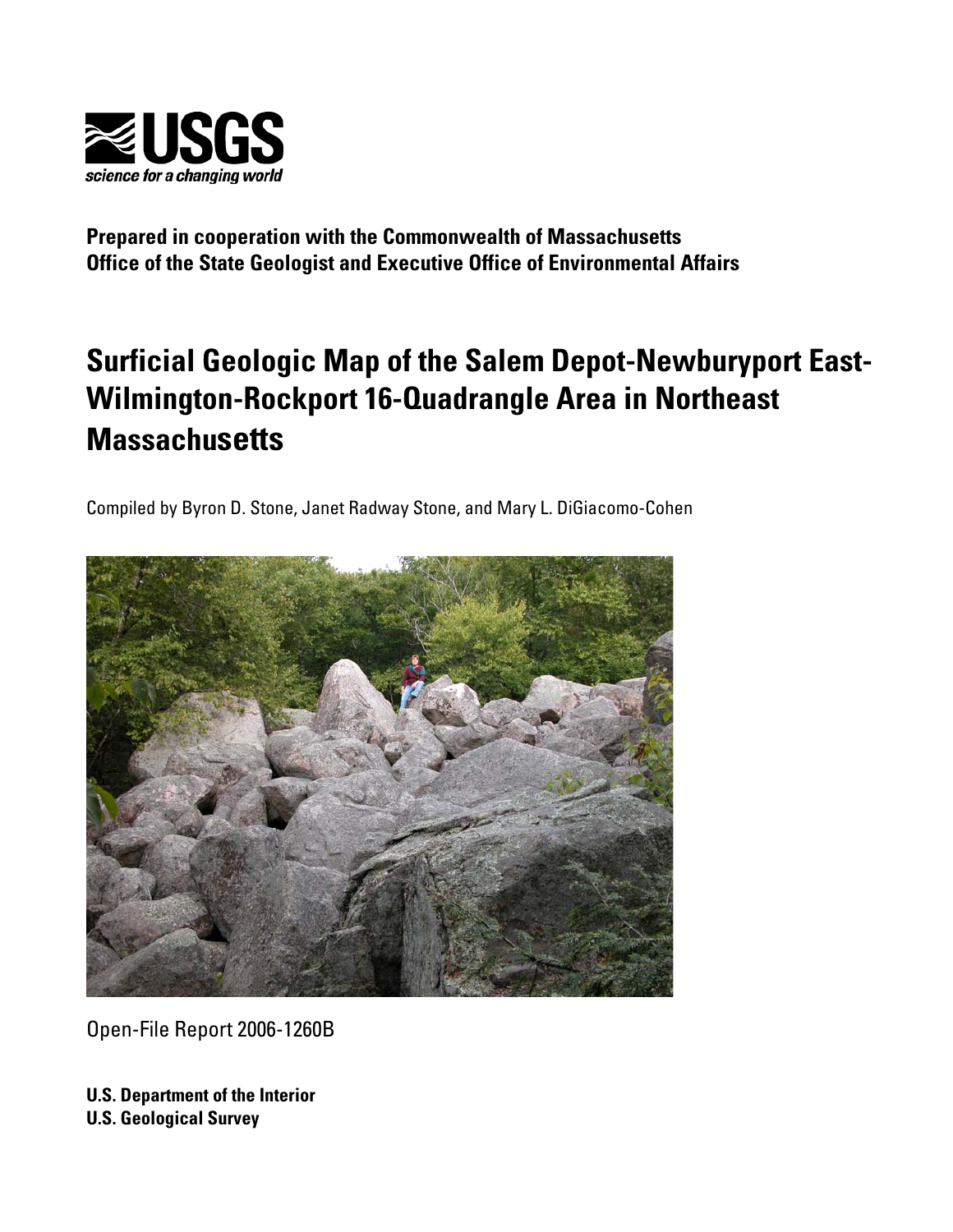### **U.S. Department of the Interior**

Dirk Kempthorne, Secretary

### **U.S. Geological Survey**

Mark Myers, Director

U.S. Geological Survey, Reston, Virginia 2006

For product and ordering information: World Wide Web: http://www.usgs.gov/pubprod Telephone: 1-888-ASK-USGS

For more information on the USGS—the Federal source for science about the Earth, its natural and living resources, natural hazards, and the environment: World Wide Web: http://www.usgs.gov Telephone: 1-888-ASK-USGS

Suggested citation:

Stone, B.D., Stone, J.R., and DiGiacomo-Cohen, M.L., 2006, Surficial Geologic Map of the Salem- Newburyport East-Wilmington-Rockport 16 Quadrangle Area in Northeast Massachusetts: U.S. Geological Survey Open-File Report 2006-1260B.

Any use of trade, product, or firm names is for descriptive purposes only and does not imply endorsement by the U.S. Government.

Although this report is in the public domain, permission must be secured from the individual copyright owners to reproduce any copyrighted material contained within this report.

Cover figure. View of bouldery end moraine deposits in Dogtown Commons, Gloucester, Massachusetts.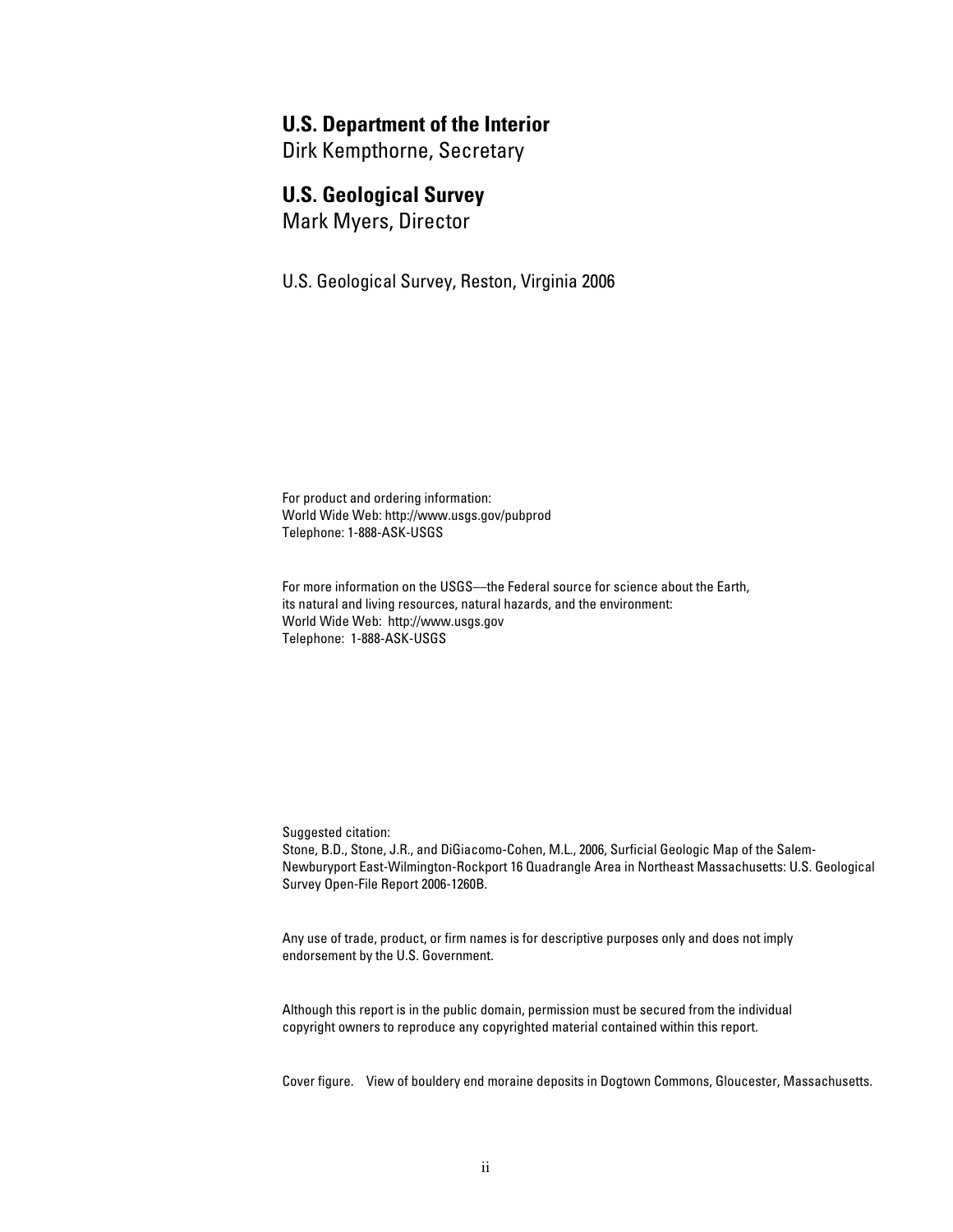## **Contents**

# **Figures**

| 1. General distribution of glacial and postglacial deposits in Massachusetts (Stone and Beinikis, 1993, MassGIS, |  |
|------------------------------------------------------------------------------------------------------------------|--|
|                                                                                                                  |  |
| 2. Block diagram illustrating the typical areal and vertical distribution of glacial and postglacial deposits    |  |
|                                                                                                                  |  |
|                                                                                                                  |  |
|                                                                                                                  |  |
|                                                                                                                  |  |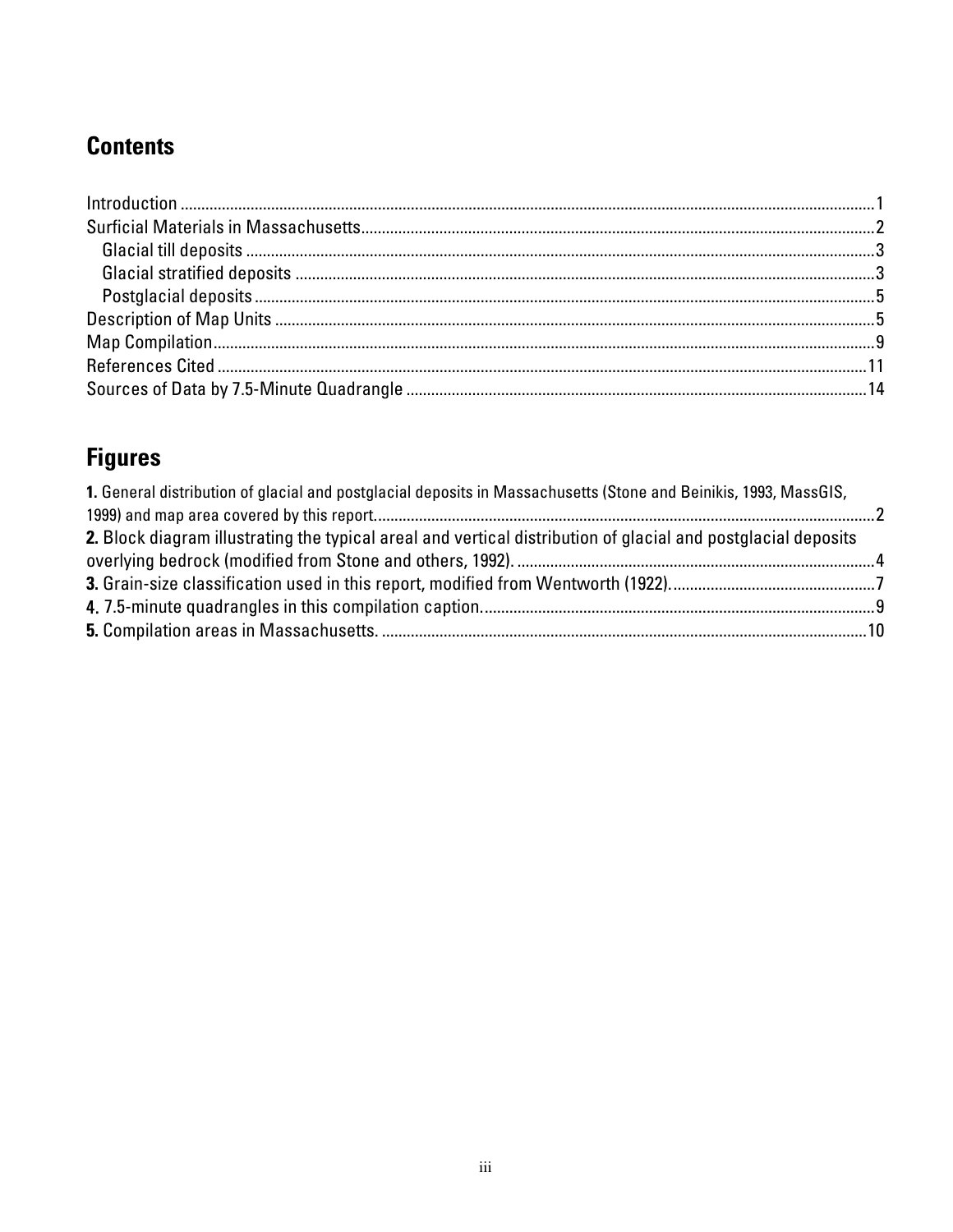# **Surficial Geologic Map of the Salem Depot-Newburyport East-Wilmington-Rockport 16 Quadrangle Area in Northeast Massachusetts**

Compiled by Byron D. Stone, Janet Radway Stone, and Mary L. DiGiacomo-Cohen

### **Introduction**

The surficial geologic map of the Salem Depot-Newburyport East-Wilmington-Rockport area shows the distribution of nonlithified earth materials at land surface in sixteen 7.5-minute quadrangles (total  $658 \text{ mi}^2$ ) in northeast Massachusetts (fig. 1). Across Massachusetts, these materials range from a few feet to more than 500 ft in thickness. They overlie bedrock, which crops out in upland hills and in resistant ledges in valley areas. The geologic map differentiates surficial materials of Quaternary age on the basis of their lithologic characteristics (grain size, sedimentary structures, mineral and rock-particle composition), constructional geomorphic features, stratigraphic relationships, and age. Surficial materials also are known in engineering classifications as unconsolidated soils, which include coarse-grained soils, fine-grained soils, or organic fine-grained soils. Surficial materials underlie and are the parent materials of modern pedogenic soils, which have developed in them at the land surface. Surficial earth materials significantly affect human use of the land and an accurate description of their distribution is particularly important for water resources, construction aggregate resources, earth-surface hazards assessments, and land-use decisions.

The mapped distribution of surficial materials that lie between the land surface and the bedrock surface is based on detailed geologic mapping of 7.5-minute topographic quadrangles, as part of a cooperative state-wide mapping program between the U.S. Geological Survey and the Massachusetts Department of Public Works (now Massachusetts Highway Department) (Page, 1967, Stone, 1982), and the Office of the Massachusetts State Geologist. Each published geologic map presents a detailed description of local geologic map units, the genesis of the deposits, and age correlations among units. Regional summaries of these maps and unpublished maps discuss the ages of multiple glaciations, the nature of glaciofluvial, glaciolacustrine, and glaciomarine deposits, and the processes of ice advance and retreat across Massachusetts (Warren and Stone, 1986, Koteff and Pessl, 1981, papers in Larson and Stone, 1982, Oldale and Barlow, 1986, Stone and Borns, 1986).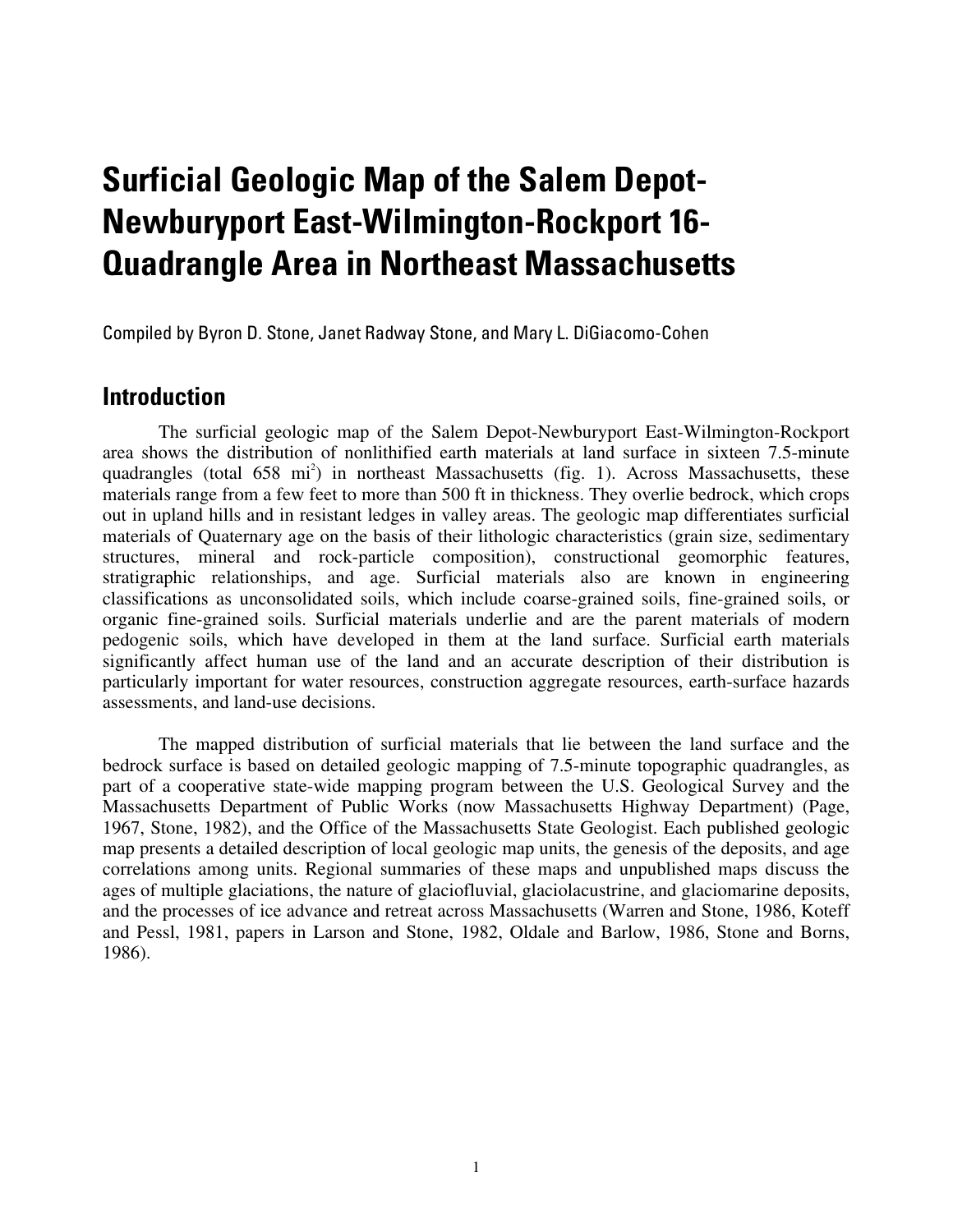

**Figure 1.** General distribution of glacial and postglacial deposits in Massachusetts (Stone and Beinikis, 1993, MassGIS, 1999) and map area covered by this report.

This compilation of surficial geologic materials is an interim product that defines the areas of exposed bedrock, and the boundaries between glacial till, glacial stratified deposits, and overlying postglacial deposits. This work is part of a comprehensive study to produce a statewide digital map of the surficial geology at a 1:24,000-scale level of accuracy. This map of 16 quadrangles revises previous digital surficial geologic maps (Stone and Beinikis, 1993, MassGIS, 1999) that were compiled on base maps at regional scales of 1:250,000 and 1:125,000. The purpose of this study is to provide fundamental geologic data for the evaluation of natural resources, hazards, and land information within the Commonwealth of Massachusetts.

### **Surficial Materials in Massachusetts**

Most of the surficial materials in Massachusetts are deposits of the last two continental ice sheets that covered all of New England in the latter part of the Pleistocene ice age (Schafer and Hartshorn, 1965; Stone and Borns, 1986; Oldale and others, 1982). The glacial deposits are divided into two broad categories, *glacial till* and *glacial stratified deposits*. Till, the most widespread glacial deposit, was laid down directly by glacier ice. Glacial stratified deposits are concentrated in valleys and lowland areas and were laid down by glacial meltwater in streams, lakes, and the sea in front of the retreating ice margin during the last deglaciation. Postglacial sediments, primarily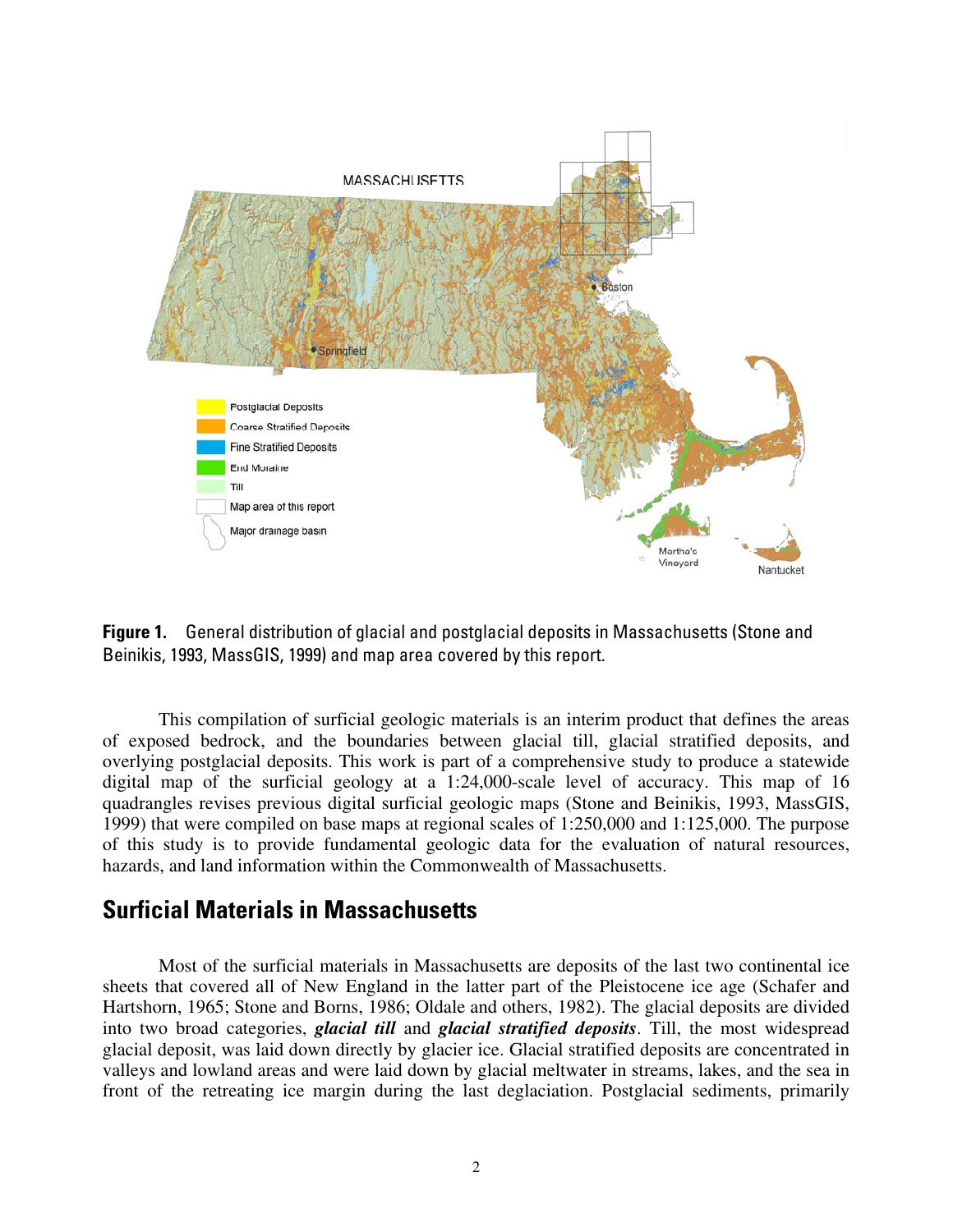floodplain alluvium and swamp deposits, make up a lesser proportion of the unconsolidated materials.

**Glacial till deposits** consist of nonsorted, generally nonstratified mixtures of mineral and rock particles, ranging in grain size from clay to large boulders. The matrix of most tills is composed dominantly of fine sand and silt. Boulders within and on the surface of tills range from sparse to abundant. Some tills contain lenses of sorted sand and gravel and less commonly, masses of laminated fine-grained sediments. The color and lithologic characteristics of till deposits vary across Massachusetts, but generally reflect the composition of the local underlying and northerly adjacent bedrock from which the till was derived. Till blankets the bedrock surface in variable thickness, ranging from a few inches to more than 200 ft, and commonly underlies stratified meltwater deposits. Tills deposited during the last two glaciations occur in superposition within Massachusetts (Koteff, 1966; Newton, 1978; Weddle and others, 1989). The upper till was deposited during the last (late Wisconsinan) glaciation; it is the most extensive till and commonly is observed in surface exposures, especially in areas where till thickness is less than 15 ft (thin till unit on the map). The lower till ("old" till) was deposited during an earlier glaciation (probably Illinoian), and has a more limited distribution; it is principally a subsurface deposit that constitutes the bulk of material in drumlins and other hills where till thickness is greater than 15 ft. The distribution of lower till is shown primarily by the thick till unit on the map. Generally, the lower till generally is overlain by thin upper till deposits in these areas. In all exposures showing the superposed two tills, the base of the upper till truncates the weathered surface of the lower till. The lower part of the upper till commonly displays a zone of shearing, dislocation, and brecciation, in which clasts of lower till were mixed and incorporated into the upper till during the last glaciation.

End moraine deposits are composed predominantly of bouldery ablation till, but may also locally include sorted sediments. These deposits were laid down by glacial-melting processes along active ice margins during retreat of the last (late Wisconsinan) ice sheet. Extensive end moraines on Nantucket and Martha's Vineyard (fig. 1) are related to the terminal position of the late Wisconsinan ice sheet, and the end moraines on Cape Cod are associated with recessional positions of the last ice sheet. Less extensive end moraines occur locally elsewhere in southeastern Massachusetts, in the Boston area, and on this map in the Gloucester-Rockport area of northeastern Massachusetts.

**Glacial stratified deposits** consist of layers of well-sorted to poorly sorted gravel, sand, silt, and clay laid down by flowing meltwater in glacial streams, lakes, and marine embayments that occupied the valleys and lowlands of Massachusetts during retreat of the last ice sheet. Textural variations within the meltwater deposits occur both areally and vertically because meltwater-flow regimes were different in glaciofluvial (stream), glaciodeltaic (where a stream entered a lake or the sea), glaciolacustrine (lake bottom), and glaciomarine (marine bottom) depositional environments. Grain-size variations also resulted from meltwater deposition in positions either proximal to or distal from the retreating glacier margin, which was the principal sediment source. A common depositional setting contained a proximal, ice-marginal meltwater stream in which horizontally bedded glaciofluvial gravel and/or sand and gravel were laid down; farther down valley, the stream entered a glacial lake where glaciodeltaic sediments were deposited, consisting of horizontally layered sand and gravel delta-topset beds overlying inclined layers of sand in delta-foreset beds. Farther out in the glacial lake, very fine sand, silt, and clay settled out on the lake bottom in flatlying, thinly bedded glaciolacustrine layers. Thick sequences having these textural variations commonly are present in the vertical section of meltwater deposits across the State (Stone and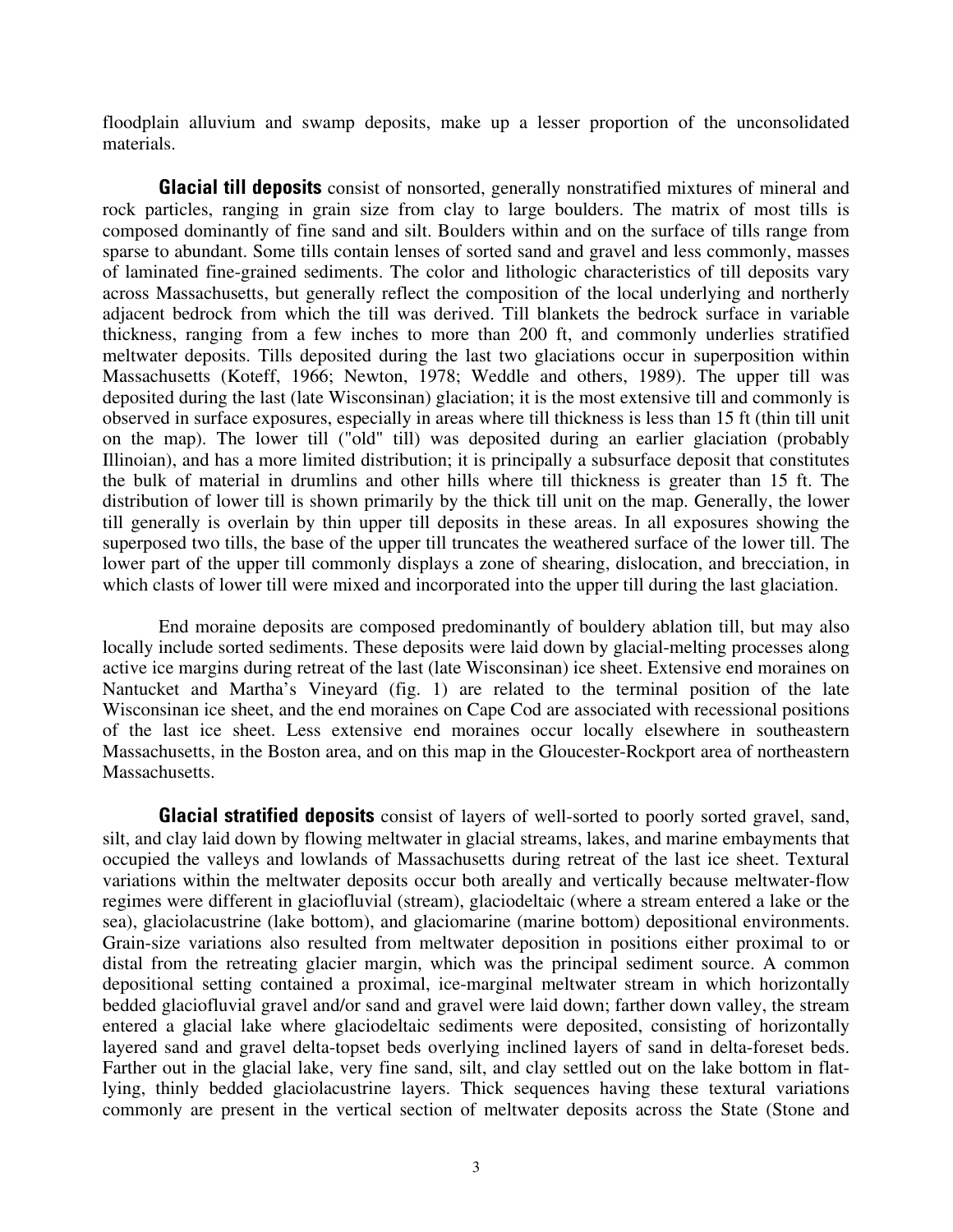others, 1992). Detailed geologic maps permit precise mapping of meltwater sedimentary units within each glacial lake or valley outwash system (Jahns, 1941; 1953; Koteff, 1966). These units, known as *morphosequences* (Koteff, 1974; Koteff and Pessl, 1981), are the smallest mappable stratigraphic units on detailed geologic maps. *Morphosequences* are bodies of stratified meltwater sediments that are contained in a continuum of landforms, grading from ice-contact forms (eskers, kames) to non-ice-contact forms (flat valley terrace, delta plains) that were deposited simultaneously at and beyond the margin of the ice sheet and, graded to a specific base level. Each morphosequence consists of a proximal part (head) deposited within or near the ice margin and a distal part deposited farther away from the ice margin. Both grain size and ice-melt collapse deformation of beds decrease from the proximal to the distal part of each morphosequence. The head of each morphosequence is either ice marginal (ice contact) or near ice marginal. The surface altitude of fluvial sediments in each morphosequence was controlled by a specific base level, either a glacial-lake or marine water plane or a valley knickpoint. Few morphosequences extend distally more than 10 km, and most are less than 2 km in length. In any one basin, individual morphosequences were deposited sequentially as the ice margin retreated systematically northward. Consequently, in many places the distal, finer grained facies of a younger morphosequence stratigraphically overlies the proximal, coarse-grained facies of a preceding morphosequence. Figure 2 shows the variability of sediment types in the subsurface of glacial stratified deposits. The figure schematically shows the relationship between coarse-grained deltaic deposits and extensive fine-grained lake (or marine) deposits in the subsurface. Such coarse- and fine-grained units are common in most of the valleys and lowlands of Massachusetts (Langer, 1979, Stone and others, 1979; Stone and others, 1992; Stone and others, 2005). On this interim map, coarse-grained and fine-grained textural variations within glacial stratified deposits are shown only where they occur at land surface. Subsurface textural variations are not shown.



**Figure 2.** Block diagram illustrating the typical areal and vertical distribution of glacial and postglacial deposits overlying bedrock (modified from Stone and others, 1992).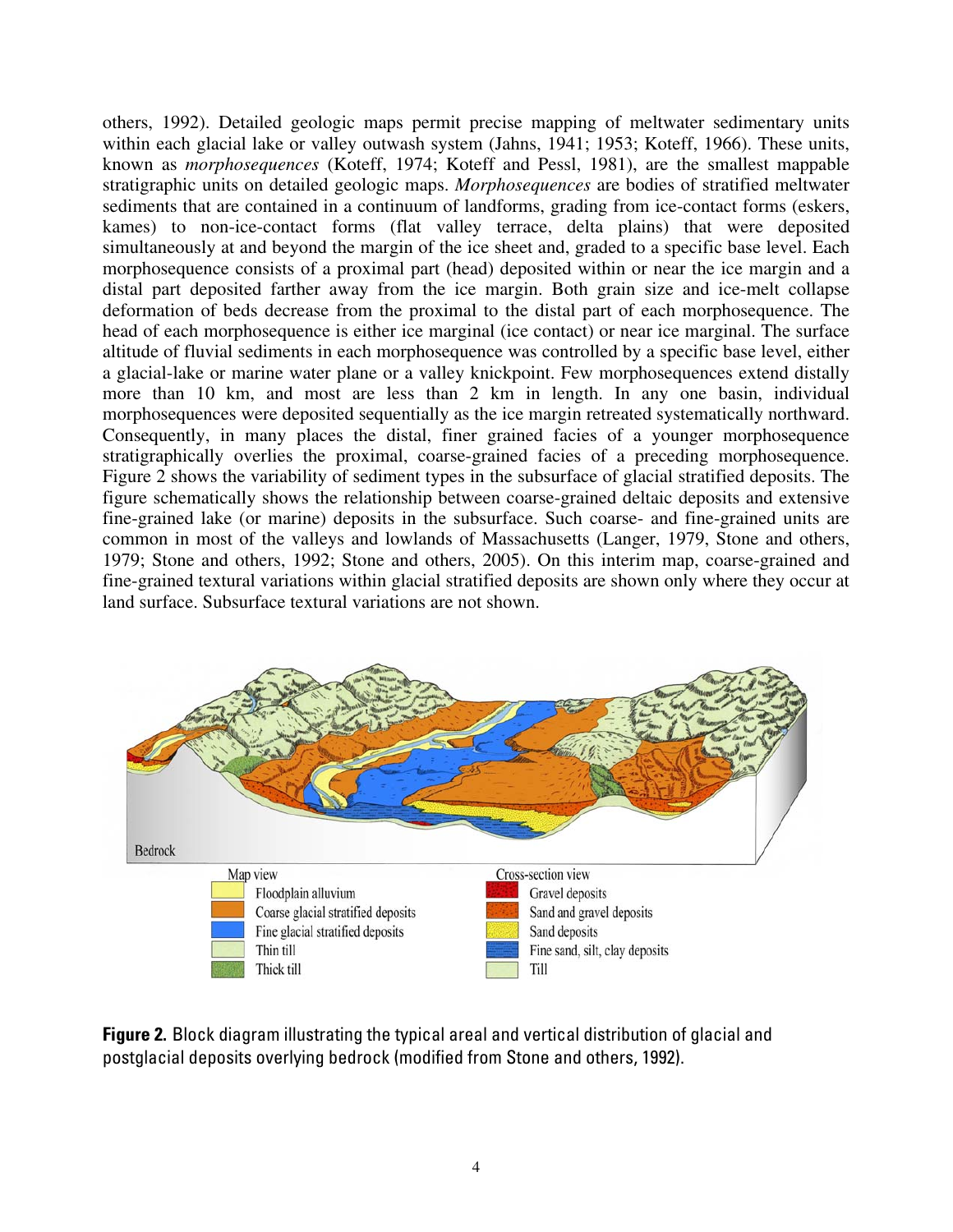The areal distribution of till and stratified deposits across Massachusetts is related to regional physiography (fig.1). The thickness of these materials varies considerably because of such factors as the high relief of the bedrock surface, changing environments of deposition during deglaciation, and various effects of postglacial erosion and removal of glacial sediments. In highland areas, notably in the western and central parts of the State, till is the major surficial material and is present as a discontinuous mantle of variable thickness over the bedrock surface. Till is thickest in drumlins (reportedly as much as 230 ft thick) and on the northwest slopes of most bedrock hills. Glacial meltwater deposits that average 50 feet in thickness (Stone and Beinikis, 1993) overlie the till in small upland valleys and north-sloping basins between bedrock hills. Glacial stratified deposits are the predominant surficial materials in the Connecticut River valley, the northeastern and southeastern lowlands, and on Cape Cod and the islands. In northeastern Massachusetts, glacial meltwater deposits include glaciomarine sediments deposited when sea level was as much as 100 ft above present level. Glacial meltwater deposits generally overlie till; however, well logs indicate that in some places till is not present and the stratified deposits lie directly on bedrock. On Cape Cod and the islands, in the southeastern lowland, and in parts of the Connecticut River valley these deposits completely cover the till-draped bedrock surface.

**Postglacial deposits** locally overlie the glacial deposits throughout the State. Alluvium underlies the floodplains of most streams and rivers. Swamps occur in low-lying, poorly drained areas in upland and lowland settings, but swamp deposits are shown only where they are estimated to be at least 3 ft thick. Salt-marsh and estuarine deposits are present mainly along the tidal portions of streams and rivers entering the offshore areas. Beach deposits occur along the shoreline. Early postglacial regressive deposits represent former, higher marine shoreline positions and are preserved at altitudes 20 ft to 60 ft above modern sea level between Gloucester and the New Hampshire state line.

### **Description of Map Units**

### **Postglacial Deposits**



**Artificial fill**—Earth materials and manmade materials that have been artificially emplaced, primarily in highway and railroad embankments, and in dams; may also include landfills, urban development areas, and filled coastal wetlands

**Floodplain alluvium**—Sand, gravel, silt, and some organic material, stratified and well sorted to poorly sorted, beneath the floodplains of modern streams. The texture of alluvium commonly varies over short distances both laterally and vertically, and generally is similar to the texture of adjacent glacial deposits. Along smaller streams, alluvium is commonly less than 5 ft thick. The most extensive deposit of alluvium on the map is along the Merrimack River where the texture is predominantly sand, fine gravel, and silt, and total thickness is as much as 25 ft. Alluvium typically overlies thicker glacial stratified deposits.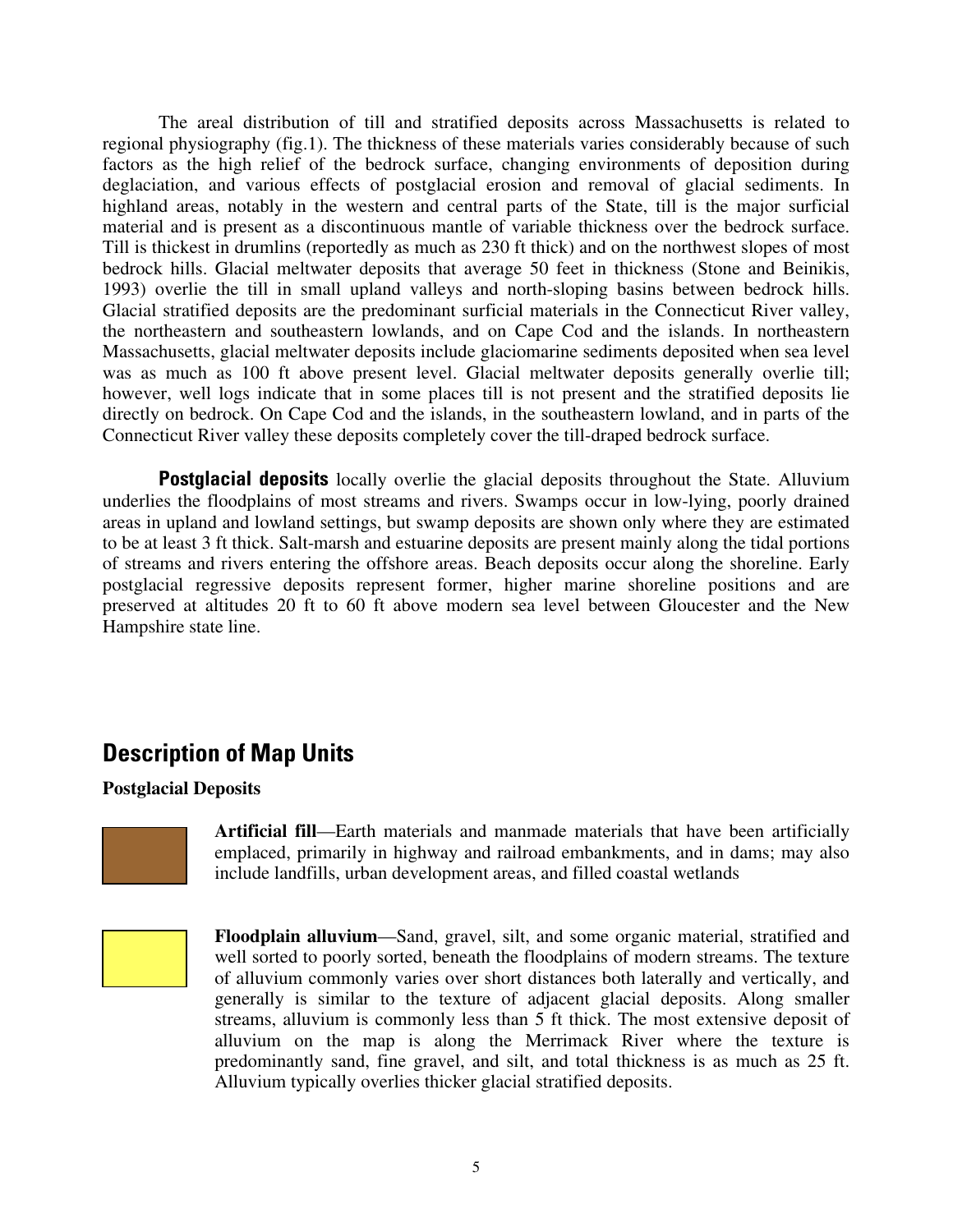

**Swamp deposits**—organic muck and peat that contain minor amounts of sand, silt, and clay, stratified and poorly sorted, in kettle depressions or poorly drained areas. Most swamp deposits are less than about 10 ft thick. Swamp deposits overlie glacial deposits or bedrock. They locally overlie glacial till even where they occur within thin glacial meltwater deposits.



**Salt-Marsh deposits**—peat and organic muck interbedded with sand and silt, deposited in environments of low wave energy along the coast and in river estuaries. Marsh deposits are dominantly peat and muck, generally a few feet to 25 ft thick. In the major estuaries, marsh deposits locally overlie estuarine deposits (not mapped) which are sand and silt with minor organic material as much as 30-80 ft thick. The marsh and estuarine deposits generally are underlain by adjacent glacial material, either till, coarse stratified deposits, or glaciomarine fine deposits.

**Beach and Dune deposits**—sand and fine gravel deposited along the shoreline by waves and currents, and by wind action. The texture of beach deposits varies over short distances and is generally controlled by the texture of nearby glacial materials exposed to wave action. Sand beach deposits are composed of moderately sorted very coarse to fine sand, commonly laminated. Coarser layers may contain some fine gravel particles; finer layers may contain some very fine sand and silt. Gravel beach deposits are composed of granule-to-cobble-sized clasts in moderately sorted thin beds. Minor amounts of sand within gravel beds, and thin beds of sand as alternating layers. Beach deposits are rarely more than a few feet thick. Sand dune deposits are composed of moderately to well sorted, fine to medium sand, variably massive, laminated, and cross bedded. Dune deposits are as much as 35 ft thick. Unit includes artificial sand deposits in locally replenished beaches.

**Early postglacial marine regressive deposits**—sand and gravel deposited along former, higher shorelines in northeastern Massachusetts by waves and currents, and by wind action, as well as sand and gravel deposited by fluvial and wave action in lower estuarine valleys. The fluvial estuarine-terrace deposits are shown on the map where they overlie glaciomarine fine deposits; elsewhere, sand and gravel in postglacial terrace deposits are included in the glacial coarse stratified map unit. The fluvial terrace deposits are mixtures of gravel and sand within individual layers, and as alternating layers. Sand and gravel layers generally range from 25 to 50 percent gravel particles and from 50 to 75 percent sand particles. Layers are well to poorly sorted. Beach and near-shore deposits are composed of moderately sorted very coarse to fine sand, commonly laminated. Coarser layers may contain some fine gravel particles; finer layers may contain some very fine sand and silt. Regressive beach and near-shore deposits are rarely more than a few feet thick. Regressive spit deposits are 10-30 ft thick.

### **Glacial Stratified Deposits**

Sorted and stratified sediments composed of gravel, sand, silt, and clay (as defined in particle size diagram, fig. 3) deposited in layers by glacial meltwater. These sediments occur as four basic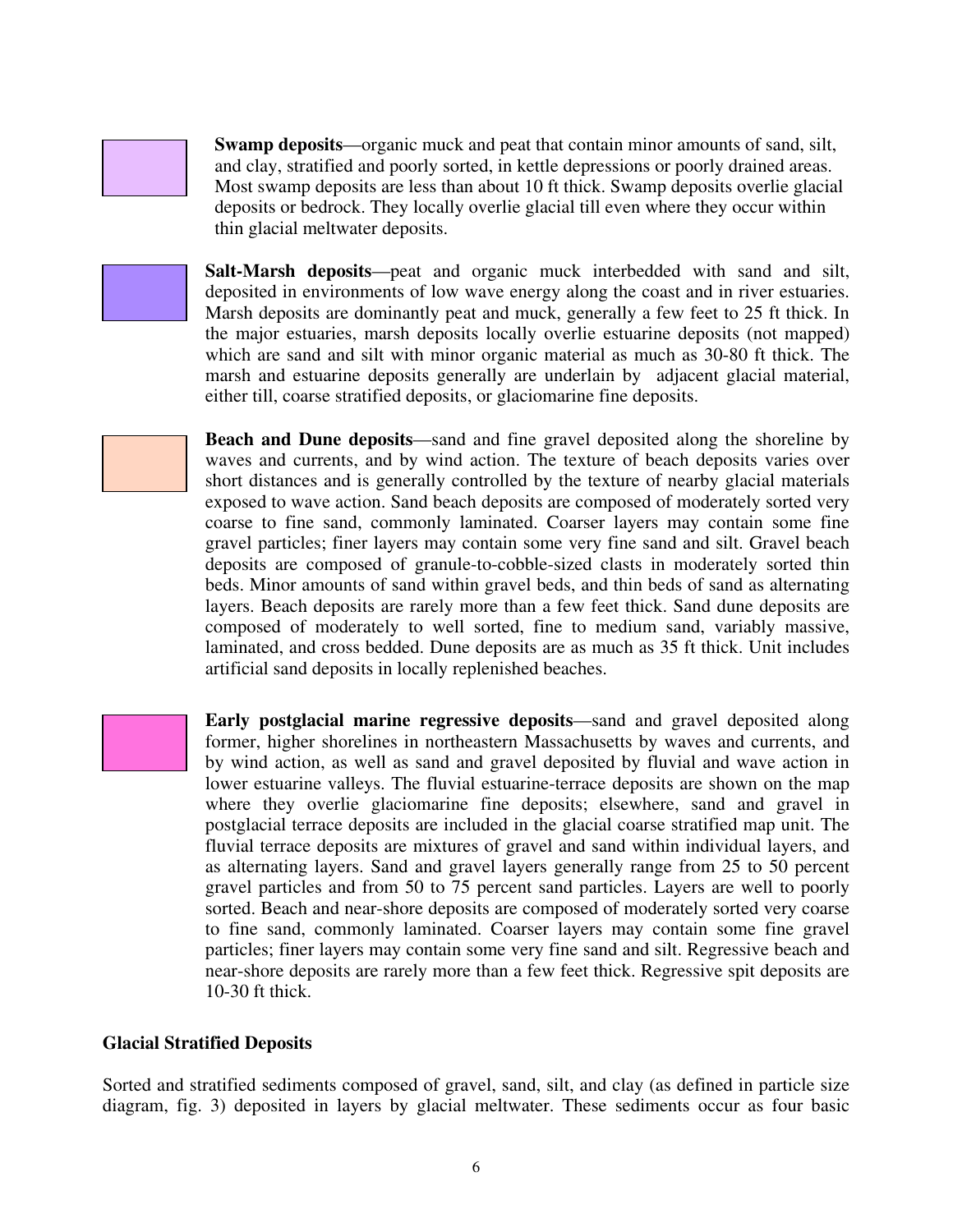textural units—gravel deposits, sand and gravel deposits, sand deposits, and fine deposits. On this interim map, gravel, sand and gravel, and sand deposits are not differentiated and are shown as *Coarse Deposits* where they occur at land surface. *Fine Deposits* also are shown where they occur at land surface. **Textural changes occur both areally and vertically (fig. 2), however subsurface textural variations are not shown on this interim map.** 

| <b>PARTICLE DIAMETER</b> |         |         |                       |                        |                |      |                |                       |       |                      |                    |       |      |
|--------------------------|---------|---------|-----------------------|------------------------|----------------|------|----------------|-----------------------|-------|----------------------|--------------------|-------|------|
|                          | 10      | 2.5     | 0.16                  | 0.08                   | 0.04           | 0.02 |                | 0.01                  | 0.005 |                      | 0.0025 0.00015 in. |       |      |
| 256                      | 64      |         |                       |                        |                |      | 0.5            | 0.25                  | 0.125 |                      | 0.063              | 0.004 | mm   |
| <b>Boulders</b>          | Cobbles | Pebbles | Granules              | Very<br>coarse<br>sand | Coarse<br>sand |      | Medium<br>sand | Fine<br>sand          |       | Very<br>fine<br>sand | Silt               |       | Clay |
| <b>GRAVEL PARTICLES</b>  |         |         | <b>SAND PARTICLES</b> |                        |                |      |                | <b>FINE PARTICLES</b> |       |                      |                    |       |      |

**Figure 3.** Grain-size classification used in this report, modified from Wentworth (1922).

**Coarse deposits** include: *Gravel deposits* composed mainly of gravel-sized clasts; cobbles and boulders predominate; minor amounts of sand within gravel beds, and sand comprises few separate layers. Gravel layers generally are poorly sorted and bedding commonly is distorted and faulted due to postdepositional collapse related to melting of ice. *Sand and gravel deposits* composed of mixtures of gravel and sand within individual layers and as alternating layers. Sand and gravel layers generally range from 25 to 50 percent gravel particles and from 50 to 75 percent sand particles. Layers are well to poorly sorted; bedding may be distorted and faulted due to postdepositional collapse. *Sand deposits* composed mainly of very coarse to fine sand, commonly in well-sorted layers. Coarser layers may contain up to 25 percent gravel particles, generally granules and pebbles; finer layers may contain some very fine sand, silt, and clay.

**Glaciolacustrine Fine deposits** include very fine sand, silt, and clay that occurs as well-sorted, thin layers of alternating silt and clay, or thicker layers of very fine sand and silt deposited in glacial lakes. Very fine sand commonly occurs at the surface and grades downward into rhythmically bedded silt and clay varves. Locally, this map unit may include areas underlain by fine sand.



**Glaciomarine fine deposits** include silty clay, fine sand, and some fine gravel deposited in a higher level sea in environments of low wave energy along the coast and in river estuaries. Fine to very fine sand, massive and laminated, commonly is present at the surface and grades downward into interbedded very fine sand, silt, and silty clay. Lower silty clay and clay is massive and thinly laminated. Total thickness is generally a few feet to 75 ft.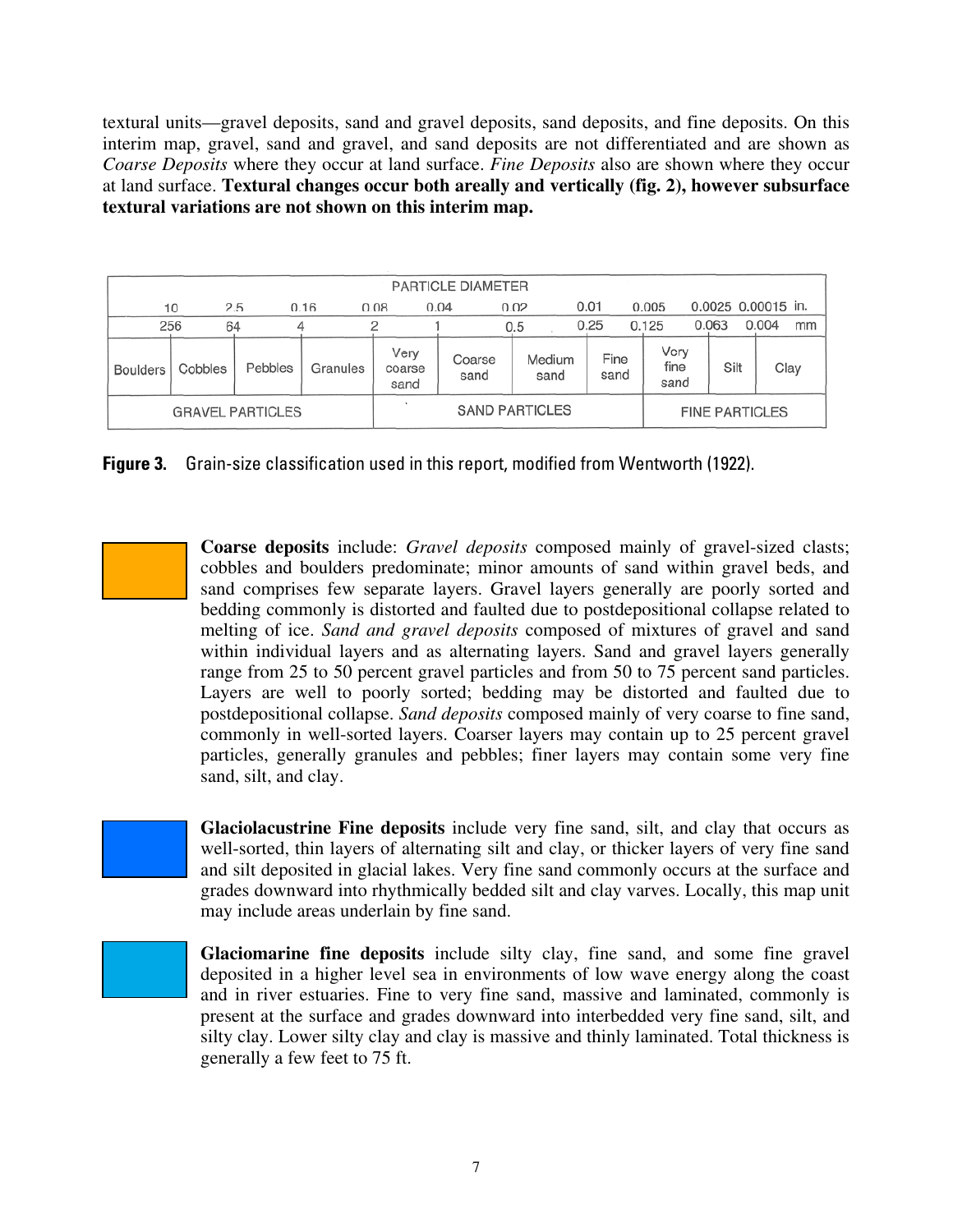#### **Glacial Till Deposits**

**Thin till**—Nonsorted, nonstratified matrix of sand, some silt, and little clay containing scattered gravel clasts and few large boulders; in areas where till is generally less than 10-15 ft thick and including areas of bedrock outcrop where till is absent. Predominantly upper till of the last glaciation; loose to moderately compact, generally sandy, commonly stony. Two facies are present in some places; a looser, coarsergrained ablation facies, melted out from supraglacial position; and an underlying more compact, finer-grained lodgement facies deposited subglacially. In general, both ablation and lodgement facies of upper till derived from fine-grained bedrock are finer grained, more compact, less stony and have fewer surface boulders than upper till derived from coarser grained crystalline rocks. Fine-grained bedrock sources include the red Mesozoic sedimentary rocks of the Connecticut River lowland, marble in the western river valleys, and fine-grained schists in upland areas.

**Thick till**—Nonsorted, nonstratified matrix of sand, some silt, and little clay containing scattered gravel clasts and few large boulders at the surface; in the shallow subsurface, compact, nonsorted matrix of silt, very fine sand, and some clay containing scattered small gravel clasts in areas where till is greater than 10-15 ft thick, chiefly in drumlin landforms in which till thickness commonly exceeds 100 ft (maximum recorded thickness is 230 ft). Although upper till is the surface deposit, the lower till constitutes the bulk of the material in these areas. Lower till is moderately to very compact, and is commonly finer grained and less stony than upper till. An oxidized zone, the lower part of a soil profile formed during a period of interglacial weathering, is generally present in the upper part of the lower till. This zone commonly shows closely spaced joints that are stained with iron and manganese oxides.

**End moraine deposits** – Composed predominantly of boulders and ablation facies sandy upper till; lenses of stratified sand and gravel occur locally within the till. Surface boulders on end moraine deposits are generally more numerous than on adjacent till surfaces; dense concentrations of boulders are present in some places. Deposits occur as free-standing hummocky landforms, commonly in ridges that trend NE – SW, and range in thickness from 10 to 60 ft.

#### **Bedrock Areas**



**Bedrock outcrops and areas of abundant outcrop or shallow bedrock**— Solid color shows extent of individual bedrock outcrops; line pattern indicates areas of shallow bedrock or areas where small outcrops are too numerous to map individually; in areas of shallow bedrock, surficial materials are less than 5-10 ft thick.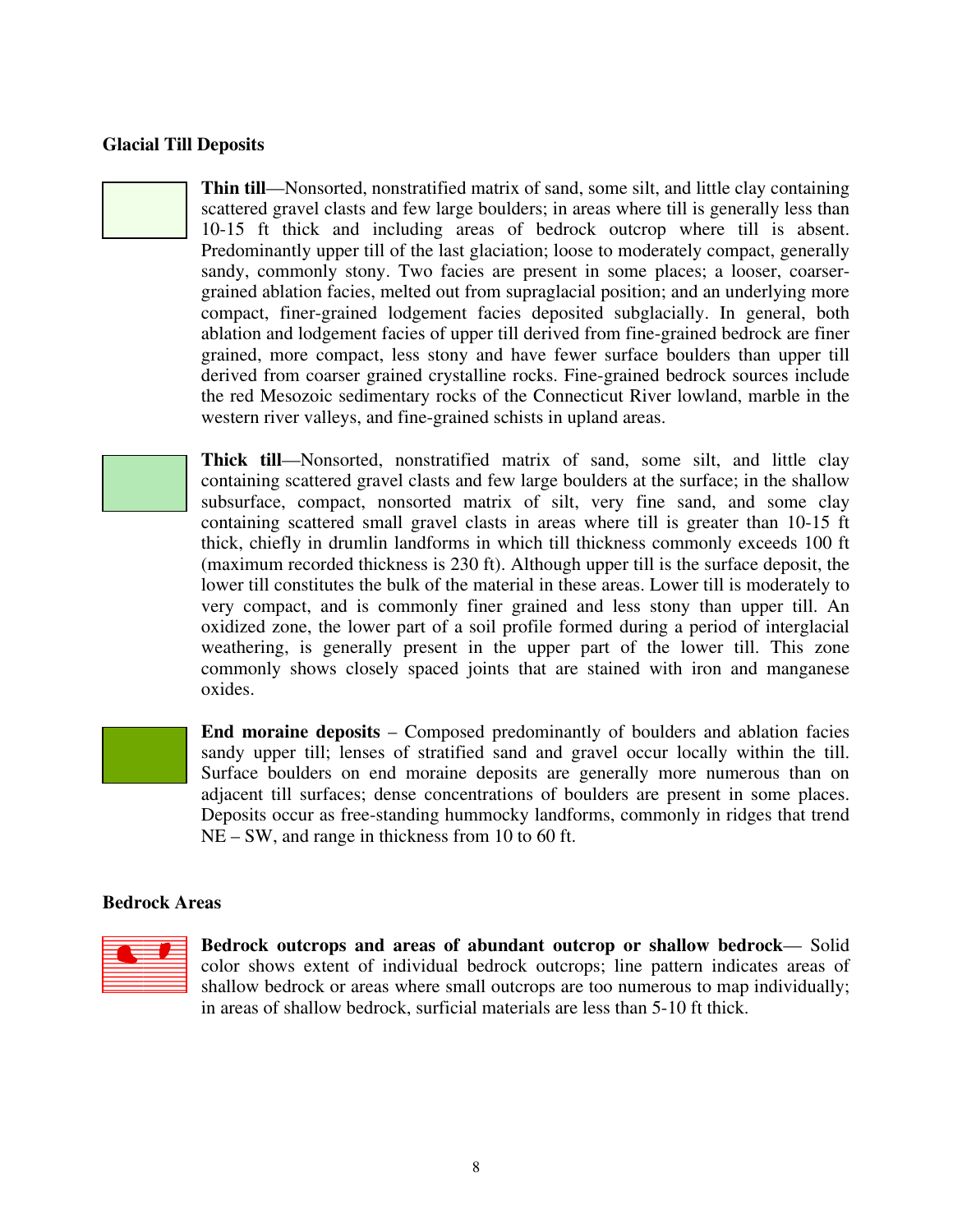### **Map Compilation**

This compilation shows surficial geology in sixteen 7.5-minute quadrangles in northeast Massachusetts: Exeter, Hampton, Salem Depot, Haverill, Newburyport West, Newburyport East, Lawrence, South Groveland, Georgetown, Ipswich, Wilmington, Reading, Salem, Marblehead North, Gloucester, and Rockport (fig. 4, fig 5 area B). It is the second in a series of interim products intended to cover the entire State of Massachusetts. Figure 5 shows all of the compilation areas for surficial geology in Massachusetts. These maps will be produced sequentially by letter designation.



Figure 4. 7.5-minute quadrangles in this compilation.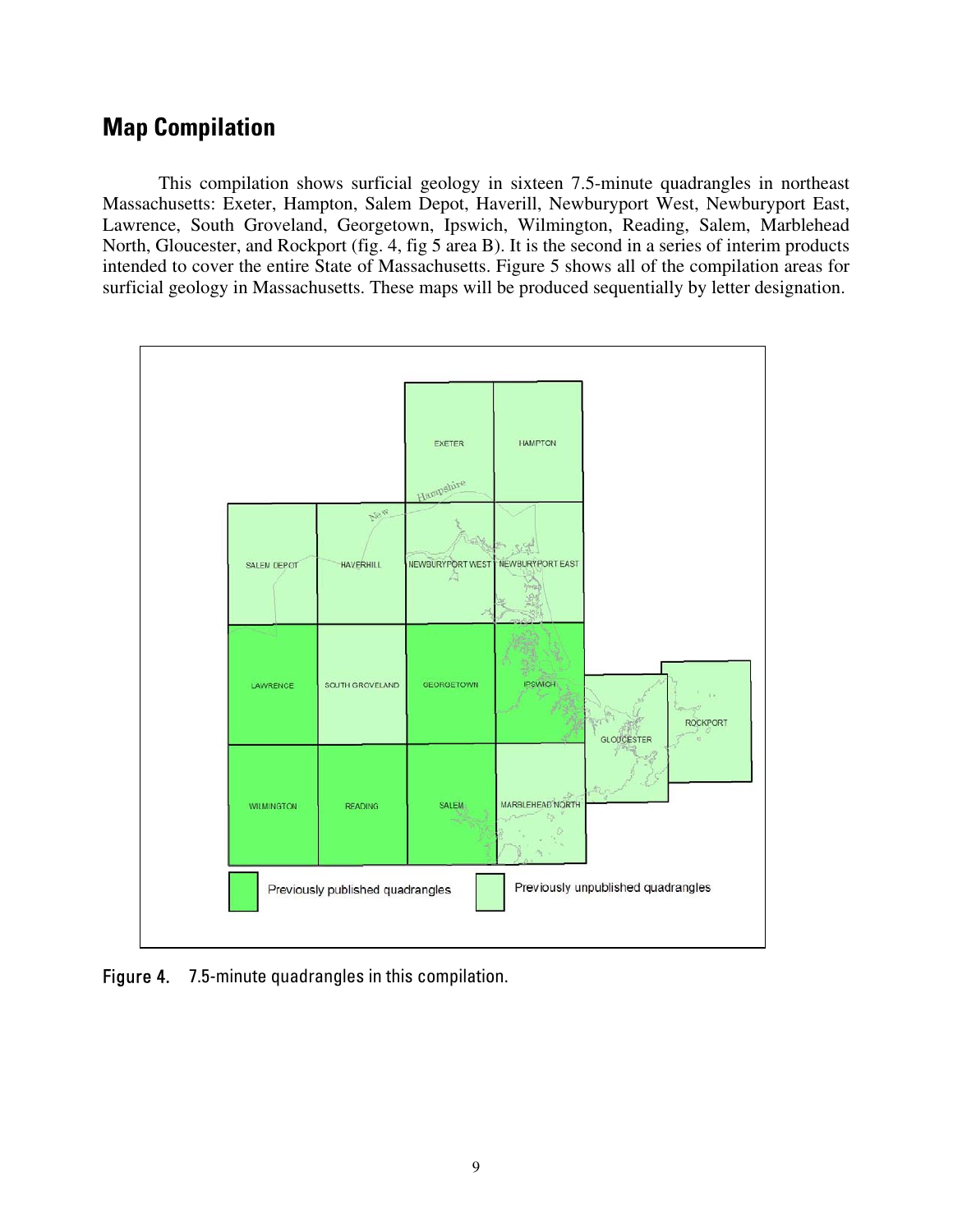

**Figure 5.** Compilation areas in Massachusetts.

This map was compiled in several steps: 1) Paper copies of the published surficial geologic maps for six quadrangles were scanned and georeferenced by MassGIS. 2) The Office of the Massachusetts State Geologist vectorized the georeferenced images in order to digitally retain the original line work of the published maps (Mabee and others, 2004). 3) Digital geologic map units were compiled and grouped into thirteen basic units in four broader categories: *Postglacial deposits*  including artificial fill, floodplain alluvium, swamp deposits, salt marsh deposits, beach and dune deposits, and early postglacial regressive deposits; *glacial stratified deposits* including coarsegrained and fine-grained deposits, *glacial till* including thin till, thick till (drumlins), and end moraine deposits: and *bedrock areas* including outcrops and areas of shallow bedrock). The distribution of glacial stratified deposits beneath adjacent overlying postglacial deposits and water bodies was inferred by the compilers. 4) The same basic units for ten unpublished quadrangles were compiled and digitized from scanned field maps by U.S. Geological Survey personnel. 5) The 16 individual quadrangles were joined and edge-matched in order to form a seamless geologic map. Discrepancies along quadrangle boundaries were resolved, and thick till areas were added by the compilers in quadrangles where this unit was not previously mapped.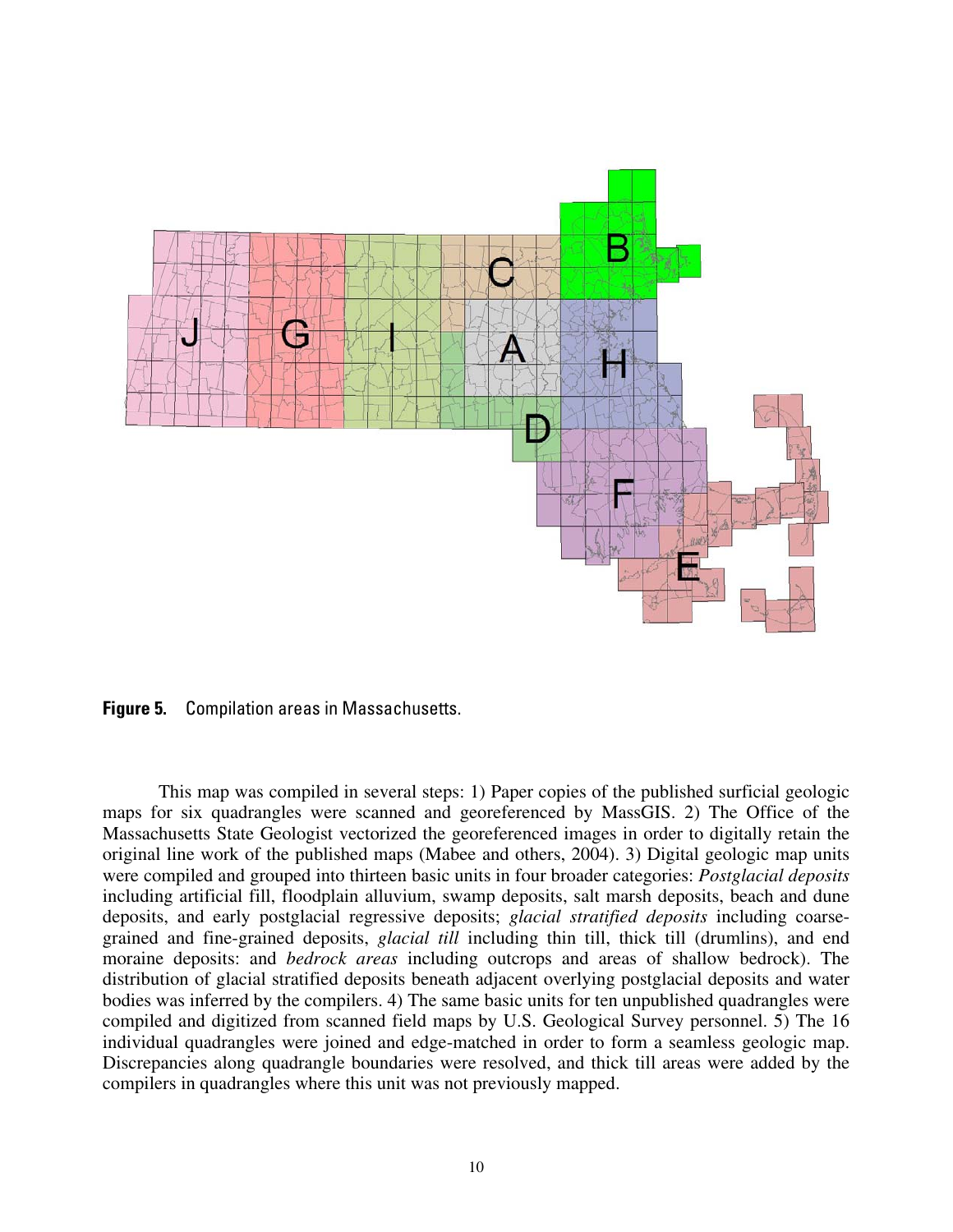All geologic mapping was completed at 1:24,000-scale; however the browse graphic is presented at 1:50,000-scale with shaded relief base. The 1:24,000-scale, 10-ft contour interval topographic base maps used for this mapping effort are included as part of the digital data package in the GIS\24k basemaps folder. The GIS\shapes folder included with this report contains 4 ARCGIS shapefiles which are geologic units that cover the entire map area, and are intended for use at quadrangle scale; the shapefiles can be clipped by quadrangle or town boundaries. Unlike conventional geologic maps, the digital mapping is arranged in layers according to superposition. The till-bedrock shapefile should be placed on the bottom, and overlain by the stratified deposits shapefile; these materials are shown everywhere that they occur including beneath postglacial deposits, such as swamp deposits, floodplain alluvium, and water bodies. The early\_postglacial and postglacial shapefiles should be placed on top because these materials overlie the other two layers. Instructions for using the digital files are included in the README file and metadata.

### **References Cited**

- Carnevale, M.J., 1979, Surficial geology of the Marblehead North Quadrangle and review of the bedrock geology: M.S. Thesis, Boston College, Cambridge, Mass, General Microfilm, 115 p.
- Castle, R.O., 1958, Surficial Geologic Map of the Lawrence quadrangle, Essex County, Massachusetts: U. S. Geological Survey Geologic Quadrangle Map GQ-107, scale 1:31,680.
- Castle, R.O., 1959, Surficial Geologic Map of the Wilmington quadrangle, Essex County, Massachusetts: U. S. Geological Survey Geologic Quadrangle Map GQ-122, scale 1:31,680.
- Cuppels, N.P., 1969, Surficial geologic map of the Georgetown quadrangle, Essex County, Massachusetts: U.S. Geological Survey Geologic Quadrangle Map GQ-850, scale 1:24,000.
- Goldsmith, Richard, 2001, Surficial geologic map of the Exeter quadrangle, Rockingham County, New Hampshire and Essex County, Massachusetts: New Hampshire Department of Environmental Services Open-file map Geo-126, scale 1:25,000.
- Jahns, R.H, 1941, Outwash chronology in northeastern Massachusetts (abs.): Geological Society of America Bulletin, v. 52, no. 12, pt. 2, p. 1910.
- Jahns, R.H, 1953, Surficial geology of the Ayer quadrangle, Mass: U.S. Geological Survey Geologic Quadrangle Map GQ-21, scale 1:31,680.
- Koteff, Carl, 1966, Surficial geologic map of the Clinton quadrangle, Worcester County, Massachusetts: U.S. Geological Survey Geologic Quadrangle Map GQ-567, scale 1:24,000.
- Koteff, Carl, 1974, The morphologic sequence concept and deglaciation of southern New England, in Coates, D.R., ed., Glacial geomorphology: Binghamton, N.Y., State University of New York, Publications in Geomorphology, p. 121-144.
- Koteff, Carl, Gephart, G. D., and Schaefer, J.P., 1989, Surficial geologic map of the Hampton 7.5 minute quadrangle, New Hampshire and Massachusetts: U.S. Geological Survey, Open-file Report 89-430, scale 1:24,000.
- Koteff, Carl, and Pessl, Fred, Jr., 1981, Systematic ice retreat in New England: U.S. Geological Survey Professional Paper 1179, 20 p.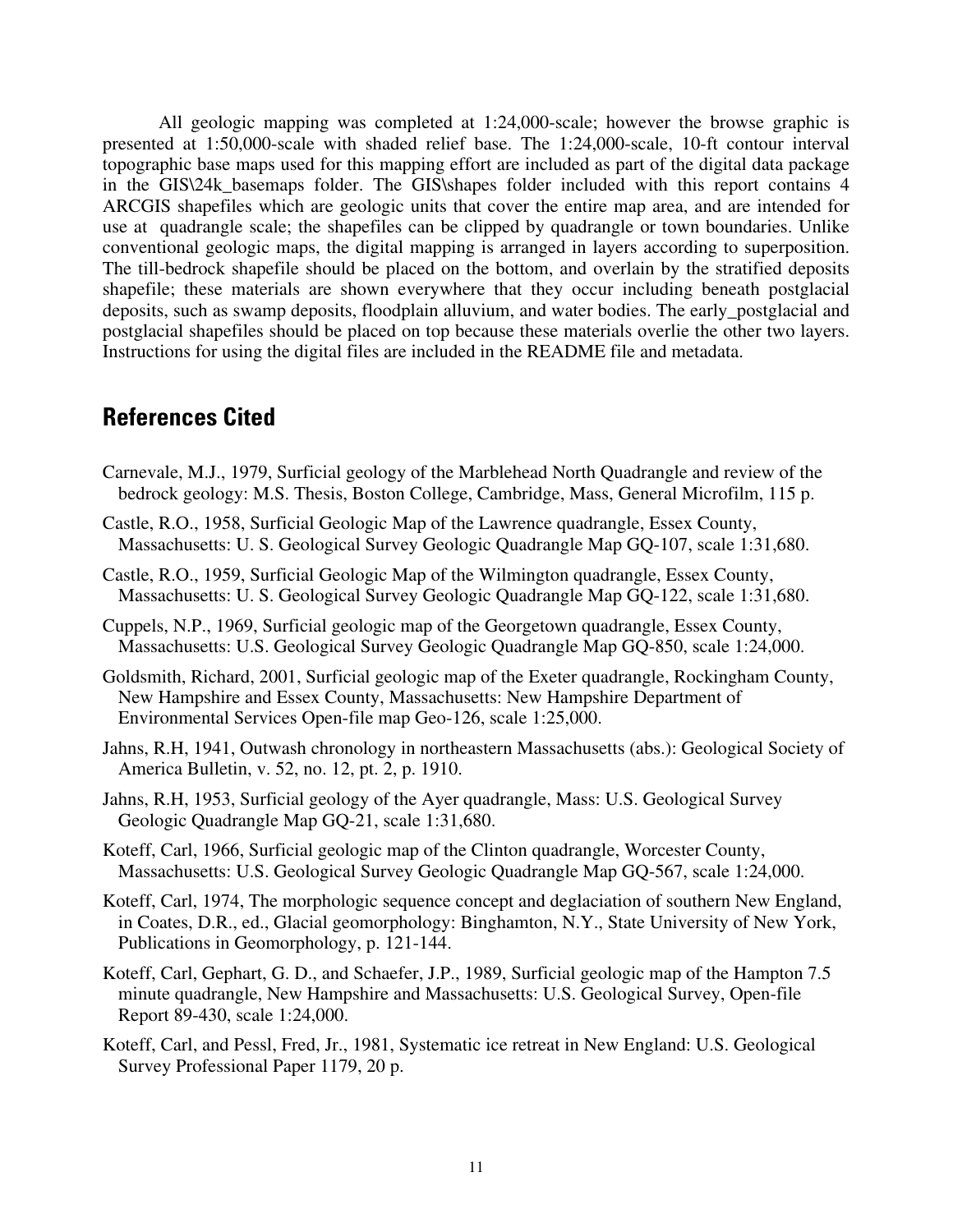- Langer, W.H., 1979, Map showing distribution and thickness of the principal fine-grained deposits, Connecticut Valley urban area, central New England: U.S. Geological Survey Miscellaneous Investigations Series Map I-1074-C, scale 1:125,000.
- Larson, G.J., and Stone, B.D. (eds.), 1982, Late Wisconsinan glaciation of New England: Dubuque, Iowa, Kendall/Hunt, 252 p.
- Mabee, S.B., Stone, B.D., and Stone, J.R., 2004, Precise conversion of paper geologic maps to value-added digital products: the Massachusetts method for surficial geology; Geological Society of America Abstracts with Programs v. 36, no. 2, p. 78.
- MassGIS, Office of Geographic and Environmental Information Commonwealth of Massachusetts, Executive Office of Environmental Affairs, 1999, Surficial geology data layer, vector digital data.
- Newton, R.M., 1978, Stratigraphy and structure of some New England tills: Amherst, Massachusetts, University of Massachusetts, unpublished Ph.D. thesis, 241p.
- Oldale, R.N., 1962, Surficial geologic map of the Reading quadrangle, Massachusetts: U.S. Geological Survey Geologic Quadrangle Map GQ-168, scale 1:24,000.
- Oldale, R.N., 1964, Surficial geologic map of the Salem quadrangle, Massachusetts: U.S. Geological Survey Geologic Quadrangle Map GQ-271, scale 1:24,000.
- Oldale, R.N., and Barlow, R.A., 1986, Geologic map of Cape Cod and the Islands, Massachusetts; U.S. Geological Survey Miscellaneous Investigations Map I-1763, scale 1:100,000.
- Oldale, R.N., Valentine, P.C., Cronin, T.M., Spiker, E.C., Blackwelder, B.W., Belknap, D.F., Wehmiller, J.F., and Szabo, B.J., 1982, Stratigraphy, structure, absolute age, and paleontology of the upper Pleistocene deposits at Sankaty Head, Nantucket Island, Massachusetts: Geology, v. 10, no. 5, p. 246-252
- Page, L.R., 1967, The role of the United States Geological Survey in Massachusetts: *in* Farquhar, O.C. (ed.), Economic Geology in Massachusetts: University of Massachusetts, p. 9-28.
- Sammel, E.A., 1963, Surficial geologic map of the Ipswich quadrangle, Massachusetts: U.S. Geological Survey Geologic Quadrangle Map GQ-189, scale 1:24,000.
- Schafer, J.P., and Hartshorn, J.H., 1965, The Quaternary of New England, *in* Wright, H.E., Jr., and Frey, D.G., eds., The Quaternary of the United States: Princeton, N.J., Princeton University Press, p. 113-128.
- Stone, B.D., 1982, The Massachusetts state surficial geology map: *in* Farguhar, O.C. (ed.), Geotechnology in Massachusetts: Boston, Massachusetts, p. 11-27
- Stone, B.D., and Beinikis, A.I., 1993, Sand and gravel resources of Massachusetts; New England Governors' Conference, Inc., Boston, MA, map, 2 sheets, scale 1:250,000.
- Stone, B.D., and Borns, H.W., Jr., 1986, Pleistocene glacial and interglacial stratigraphy of New England, Long Island, and adjacent Georges Bank and Gulf of Maine: *in* Sibrava, V., Bowen, D.Q., and Richmond, G.M., [eds.], Quaternary Glaciations in the Northern Hemisphere: Oxford, Pergamon Press, p. 39-52.
- Stone, J.R., London, E. H., and Langer, W.H., 1979, map showing textures of unconsolidated materials, Connecticut Valley urban area, central New England: U.S. Geological Survey Miscellaneous Field Studies Map I-1074-B, scale 1:125,000.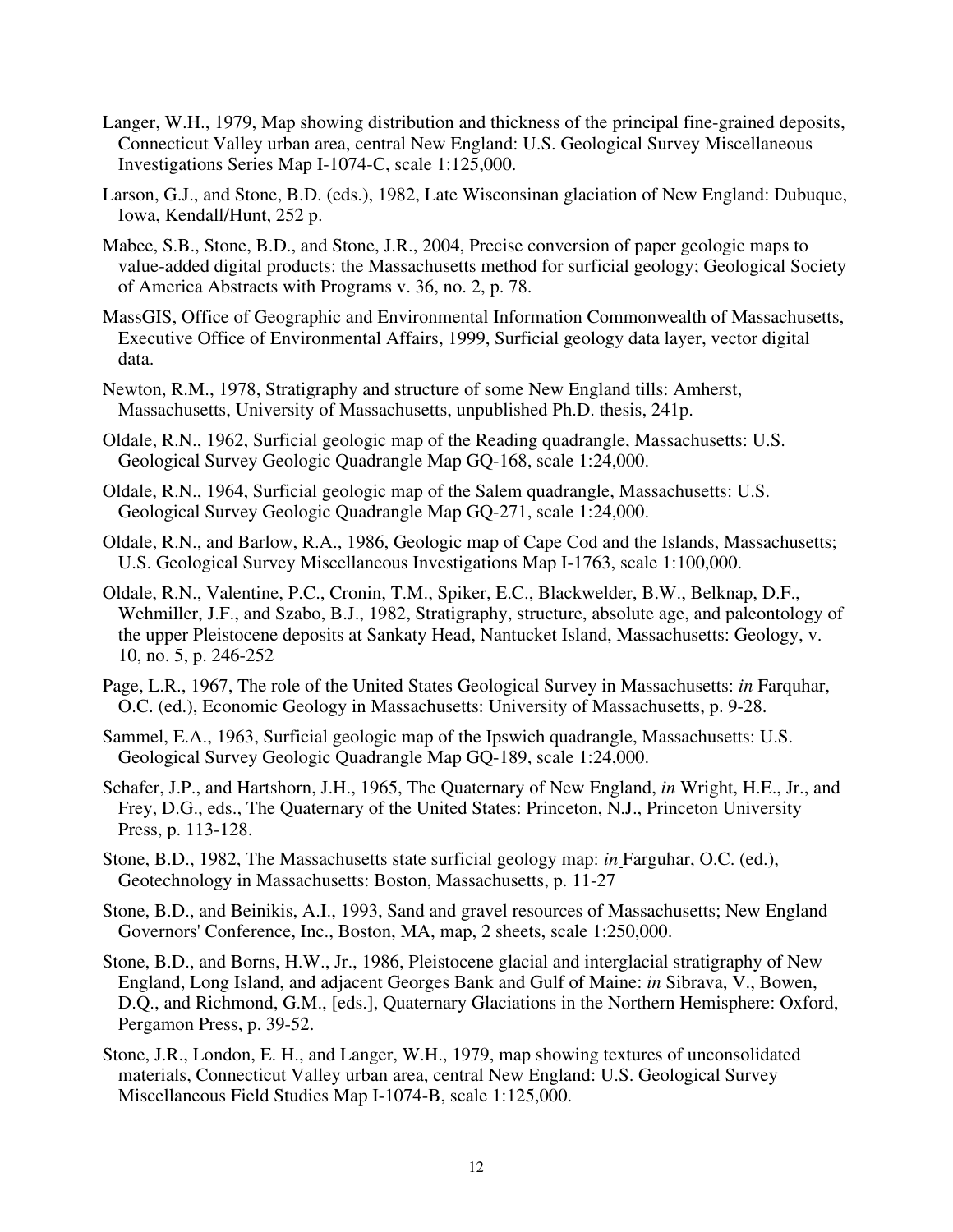- Stone, J.R., Schafer, J.P., London, E.H., and Thompson, W.B., 1992, Surficial materials map of Connecticut: U.S. Geological Survey Special Map, scale 1:125,000.
- Stone, J.R., Schafer, J.P., London, E.H., Lewis, R.L., DiGiacomo-Cohen, M.L., and Thompson, W.B., 2005, Quaternary geologic map of Connecticut and Long Island Sound Basin: U.S. Geological Survey Scientific Investigations Map SI-2784, 1:125,000 scale, two sheets.
- Warren, C.R., and Stone, B.D., 1986, Deglaciation stratigraphy, mode and timing of the eastern flank of the Hudson-Champlain lobe in western Massachusetts, *in* D.H. Cadwell (ed.), The Wisconsinan Stage of the First Geological District, Eastern New York: New York State Museum Bulletin Number 455, pp. 168-192.
- Weddle, T.K., Stone, B.D., Thompson, W.B., Retelle, M.J., Caldwell, D.W., and Clinch, J.M., 1989, Illinoian and Late Wisconsinan Tills in Eastern New England: a Transect from Northeastern Massachusetts to West-Central Maine, Trip A-2: *in* A.W. Berry Jr., [ed.], Guidebook for Field Trips in Southern and West-central Maine, New England Intercollegiate Geological Conference, p. 25-85.
- Wentworth, C.K., 1922, A scale of grade and class terms for clastic sediments; Journal of Geology, v. 30, p. 377-392.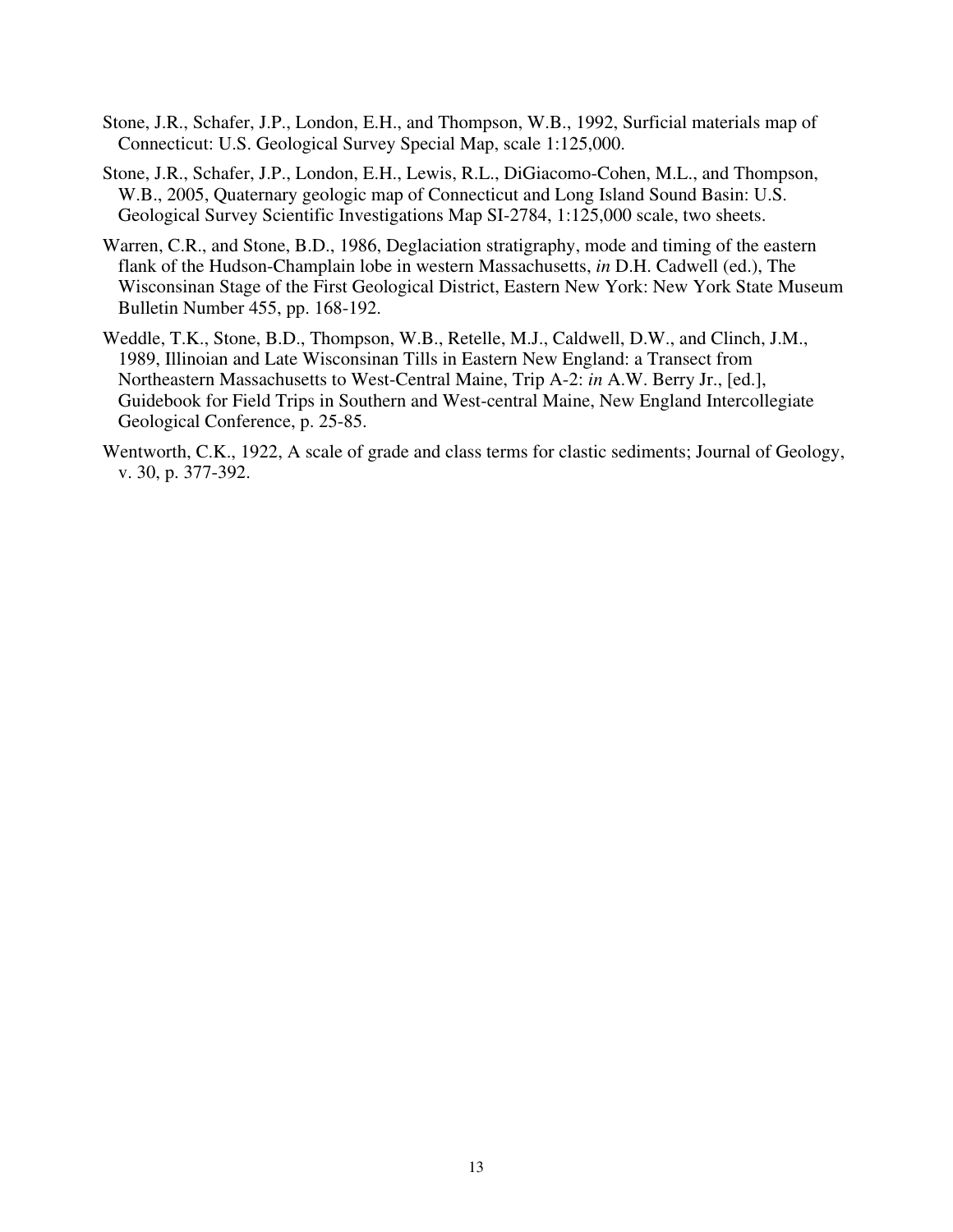# **Appendix**

### **Sources of Data by 7.5-Minute Quadrangle**

### **Exeter**

Map units were reproduced from Goldsmith (2001)

### **Hampton**

Map units were reproduced from Koteff, Carl, Gephart, G. D., and Schaefer, J.P. (1989)

### **Salem Depot**

Stone, B.D., 1982, Unpublished field map

**Haverhill**  Stone, B.D., 1982, Unpublished field map

**Newburyport West**  Stone, B.D., 1982, Unpublished field map

**Newburyport East**  Stone, B.D., 1982, Unpublished field map

### **Lawrence**

Map units were reproduced from Castle (1958); Glacial Stratified Deposits in this quadrangle include deposits of glacial Lake Methuen, and other glaciofluvial and glaciolacustrine deposits. Fine-grained glacial stratified deposits at land surface include lake-bottom deposits of glacial Lake Methuen (unit Qml of Castle, 1958); the fine-grained unit has been extended beneath adjacent water bodies and postglacial deposits on this map. Deposits mapped as morainal ice-contact deposits (unit Qmi of Castle, 1958) have been included here as coarse stratified deposits. Thick till areas were reproduced from the drumlin till unit (Qgd of Castle, 1958); other areas of thick till were inferred from photographic image and topographic analysis.

### **South Groveland**

Stone, B.D., 1982, Unpublished field maps

### **Georgetown**

Map units were reproduced from Cuppels (1969); Glacial Stratified Deposits in this quadrangle include glaciofluvial, glaciolacustrine, and glaciomarine deposits. Fine-grained glacial stratified deposits at land surface include parts of marine and estuarine deposits (unit Qm of Cuppels, 1969); the fine-grained unit has been extended beneath adjacent water bodies and postglacial deposits on this map. Thick till areas shown on this map were inferred from photographic image and topographic analysis and drumlin symbols shown by Cuppels (1969).